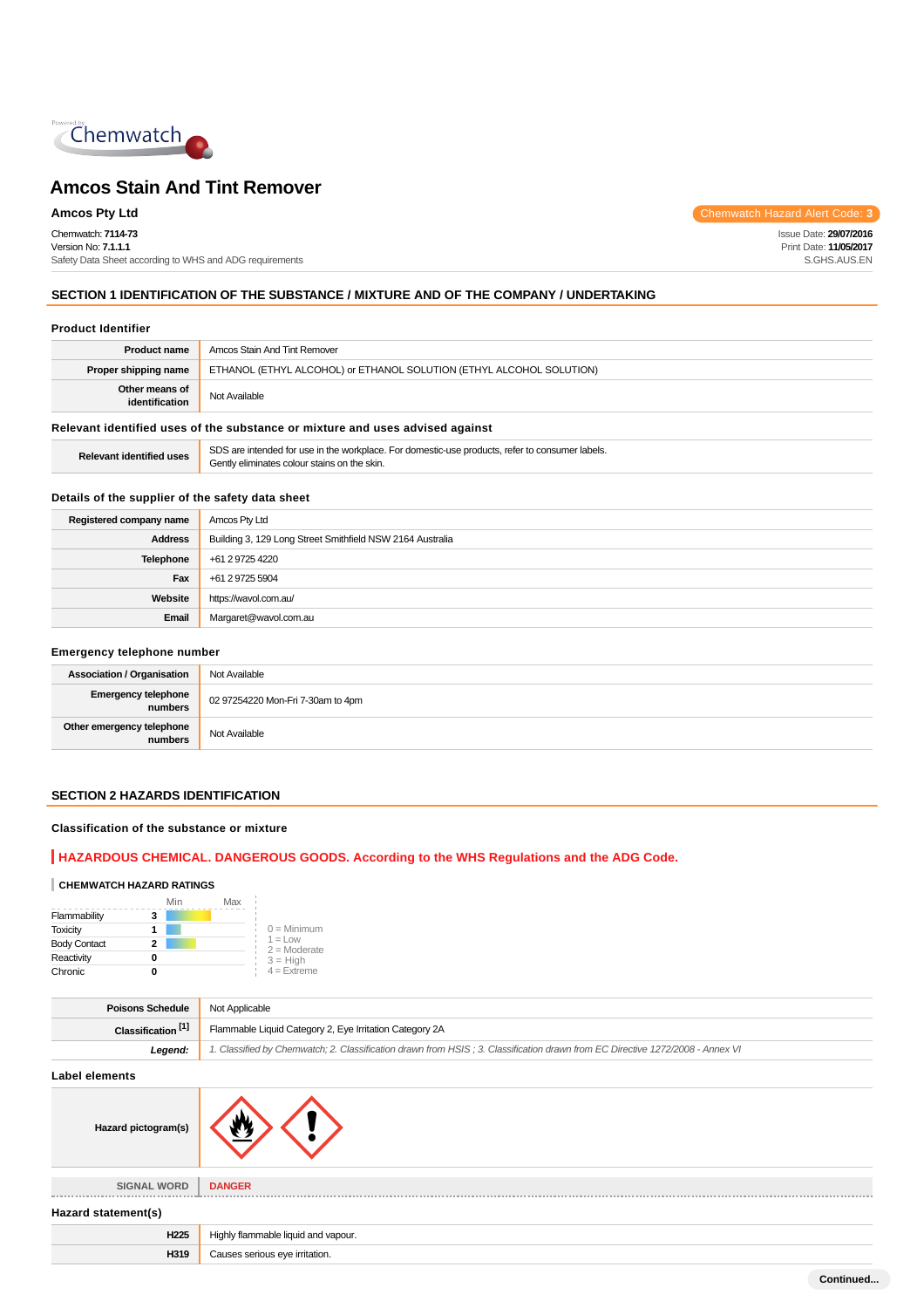# **Precautionary statement(s) Prevention**

| P210             | Keep away from heat/sparks/open flames/hot surfaces. - No smoking.                |
|------------------|-----------------------------------------------------------------------------------|
| P <sub>233</sub> | Keep container tightly closed.                                                    |
| P <sub>240</sub> | Ground/bond container and receiving equipment.                                    |
| P <sub>241</sub> | Use explosion-proof electrical/ventilating/lighting/intrinsically safe equipment. |

#### **Precautionary statement(s) Response**

| P370+P378      | In case of fire: Use water spray/fog for extinction.                                                                             |
|----------------|----------------------------------------------------------------------------------------------------------------------------------|
| P305+P351+P338 | IF IN EYES: Rinse cautiously with water for several minutes. Remove contact lenses, if present and easy to do. Continue rinsing. |
| P337+P313      | If eye irritation persists: Get medical advice/attention.                                                                        |
| P303+P361+P353 | IF ON SKIN (or hair): Remove/Take off immediately all contaminated clothing. Rinse skin with water/shower.                       |

#### **Precautionary statement(s) Storage**

**P403+P235** Store in a well-ventilated place. Keep cool.

#### **Precautionary statement(s) Disposal**

**P501** Dispose of contents/container in accordance with local regulations.

#### **SECTION 3 COMPOSITION / INFORMATION ON INGREDIENTS**

#### **Substances**

See section below for composition of Mixtures

#### **Mixtures**

| <b>CAS No</b> | %[weight] | Name                                            |
|---------------|-----------|-------------------------------------------------|
| 64-17-5       | >60       | ethanol                                         |
|               |           | NOTE: Manufacturer has supplied full ingredient |
|               |           | information to allow CHEMWATCH assessment.      |

#### **SECTION 4 FIRST AID MEASURES**

#### **Description of first aid measures**

| <b>Eye Contact</b>  | If this product comes in contact with the eyes:<br>Inmediately hold eyelids apart and flush the eye continuously with running water.<br>Ensure complete irrigation of the eye by keeping eyelids apart and away from eye and moving the eyelids by occasionally lifting the upper and lower lids.<br>► Continue flushing until advised to stop by the Poisons Information Centre or a doctor, or for at least 15 minutes.<br>Transport to hospital or doctor without delay.<br>► Removal of contact lenses after an eye injury should only be undertaken by skilled personnel. |
|---------------------|--------------------------------------------------------------------------------------------------------------------------------------------------------------------------------------------------------------------------------------------------------------------------------------------------------------------------------------------------------------------------------------------------------------------------------------------------------------------------------------------------------------------------------------------------------------------------------|
| <b>Skin Contact</b> | If skin contact occurs:<br>Inmediately remove all contaminated clothing, including footwear.<br>Flush skin and hair with running water (and soap if available).<br>▶ Seek medical attention in event of irritation.                                                                                                                                                                                                                                                                                                                                                            |
| Inhalation          | If fumes or combustion products are inhaled remove from contaminated area.<br>Lay patient down. Keep warm and rested.<br>► Prostheses such as false teeth, which may block airway, should be removed, where possible, prior to initiating first aid procedures.<br>▶ Apply artificial respiration if not breathing, preferably with a demand valve resuscitator, bag-valve mask device, or pocket mask as trained. Perform CPR if<br>necessary.<br>Transport to hospital, or doctor.                                                                                           |
| Ingestion           | If swallowed do <b>NOT</b> induce vomiting.<br>If vomiting occurs, lean patient forward or place on left side (head-down position, if possible) to maintain open airway and prevent aspiration.<br>• Observe the patient carefully.<br>▶ Never give liquid to a person showing signs of being sleepy or with reduced awareness; i.e. becoming unconscious.<br>• Give water to rinse out mouth, then provide liquid slowly and as much as casualty can comfortably drink.<br>$\blacktriangleright$ Seek medical advice.                                                         |

#### **Indication of any immediate medical attention and special treatment needed**

Treat symptomatically.

For acute or short term repeated exposures to ethanol:

- Acute ingestion in non-tolerant patients usually responds to supportive care with special attention to prevention of aspiration, replacement of fluid and correction of nutritional deficiencies (magnesium, thiamine pyridoxine, Vitamins C and K).
- Give 50% dextrose (50-100 ml) IV to obtunded patients following blood draw for glucose determination.
- Comatose patients should be treated with initial attention to airway, breathing, circulation and drugs of immediate importance (glucose, thiamine).
- Decontamination is probably unnecessary more than 1 hour after a single observed ingestion. Cathartics and charcoal may be given but are probably not effective in single ingestions.
- Fructose administration is contra-indicated due to side effects.

## **SECTION 5 FIREFIGHTING MEASURES**

#### **Extinguishing media**

- Water spray or fog.
- Foam.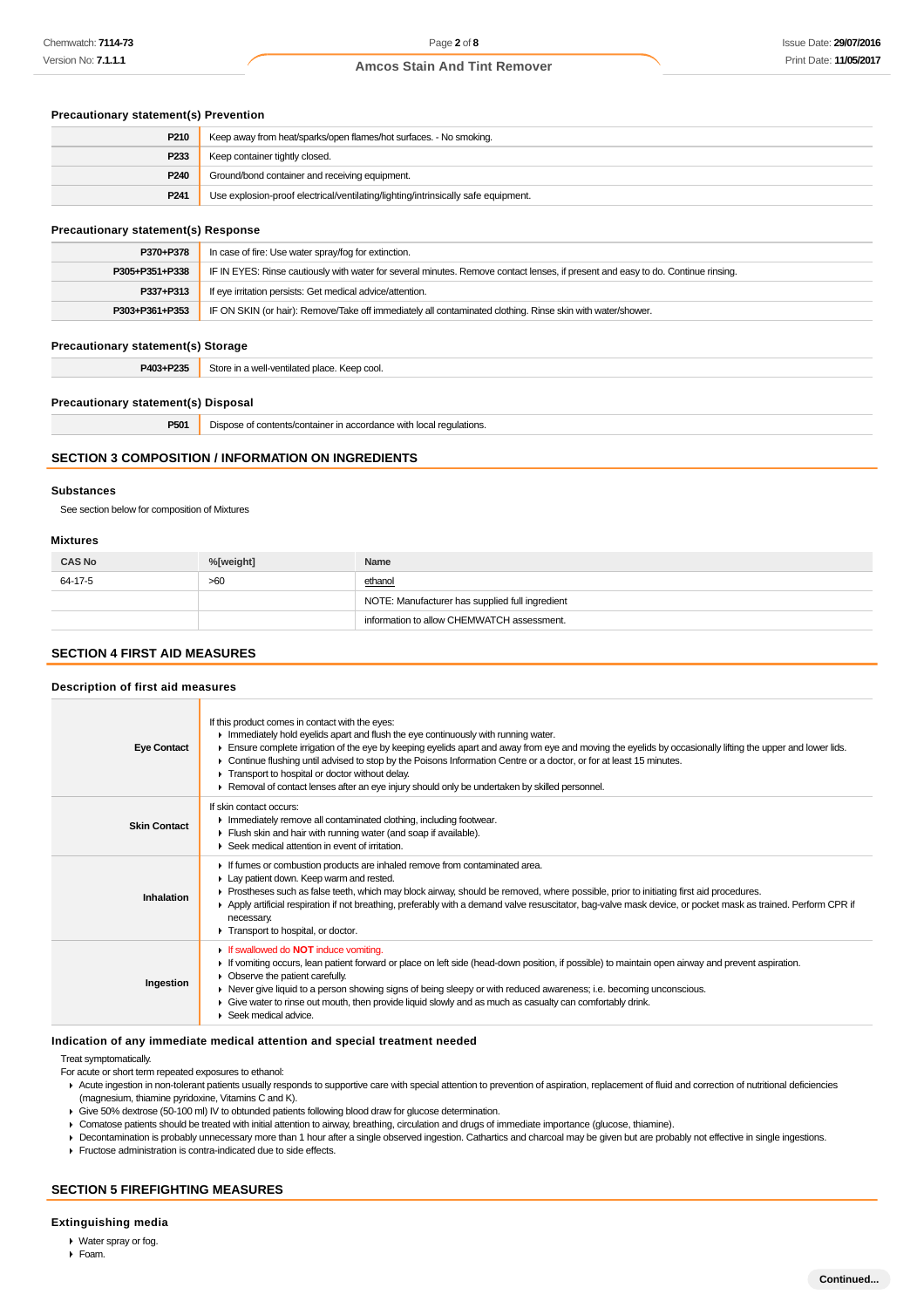- Dry chemical powder.
- BCF (where regulations permit).

#### **Special hazards arising from the substrate or mixture**

| Fire Incompatibility           | Avoid contamination with strong oxidising agents as ignition may result                                                                                                                                                                                                                                                                                                                                                         |  |  |
|--------------------------------|---------------------------------------------------------------------------------------------------------------------------------------------------------------------------------------------------------------------------------------------------------------------------------------------------------------------------------------------------------------------------------------------------------------------------------|--|--|
| <b>Advice for firefighters</b> |                                                                                                                                                                                                                                                                                                                                                                                                                                 |  |  |
| <b>Fire Fighting</b>           | Alert Fire Brigade and tell them location and nature of hazard.<br>• May be violently or explosively reactive.<br>$\triangleright$ Wear breathing apparatus plus protective gloves in the event of a fire.<br>▶ Prevent, by any means available, spillage from entering drains or water course.                                                                                                                                 |  |  |
| <b>Fire/Explosion Hazard</b>   | Liquid and vapour are highly flammable.<br>Severe fire hazard when exposed to heat, flame and/or oxidisers.<br>• Vapour may travel a considerable distance to source of ignition.<br>► Heating may cause expansion or decomposition leading to violent rupture of containers.<br>Combustion products include:<br>carbon dioxide (CO2)<br>nitrogen oxides (NOx)<br>other pyrolysis products typical of burning organic material. |  |  |
| <b>HAZCHEM</b>                 | $-2YE$                                                                                                                                                                                                                                                                                                                                                                                                                          |  |  |

# **SECTION 6 ACCIDENTAL RELEASE MEASURES**

# **Personal precautions, protective equipment and emergency procedures**

See section 8

#### **Environmental precautions**

See section 12

#### **Methods and material for containment and cleaning up**

| <b>Minor Spills</b> | Remove all ignition sources.<br>Clean up all spills immediately.<br>Avoid breathing vapours and contact with skin and eyes.<br>Control personal contact with the substance, by using protective equipment.   |
|---------------------|--------------------------------------------------------------------------------------------------------------------------------------------------------------------------------------------------------------|
| <b>Major Spills</b> | Clear area of personnel and move upwind.<br>Alert Fire Brigade and tell them location and nature of hazard.<br>May be violently or explosively reactive.<br>Wear breathing apparatus plus protective gloves. |

Personal Protective Equipment advice is contained in Section 8 of the SDS.

## **SECTION 7 HANDLING AND STORAGE**

#### **Precautions for safe handling**

| Safe handling           | Avoid all personal contact, including inhalation.<br>• Wear protective clothing when risk of overexposure occurs.<br>$\blacktriangleright$ Use in a well-ventilated area.<br>▶ Prevent concentration in hollows and sumps.<br>DO NOT allow clothing wet with material to stay in contact with skin |
|-------------------------|----------------------------------------------------------------------------------------------------------------------------------------------------------------------------------------------------------------------------------------------------------------------------------------------------|
| Other information       | Store in original containers in approved flame-proof area.<br>• No smoking, naked lights, heat or ignition sources.<br>DO NOT store in pits, depressions, basements or areas where vapours may be trapped.<br>▶ Keep containers securely sealed.                                                   |
|                         | Conditions for safe storage, including any incompatibilities                                                                                                                                                                                                                                       |
| Suitable container      | • Packing as supplied by manufacturer.<br>• Plastic containers may only be used if approved for flammable liquid.<br>• Check that containers are clearly labelled and free from leaks.                                                                                                             |
| Storage incompatibility | Avoid storage with oxidisers                                                                                                                                                                                                                                                                       |

## **SECTION 8 EXPOSURE CONTROLS / PERSONAL PROTECTION**

# **Control parameters**

# **OCCUPATIONAL EXPOSURE LIMITS (OEL)**

# **INGREDIENT DATA**

| Source                           | edient       | <sup>t</sup> name     | <b>TWA</b>                                    | <b>STEL</b>       | Peak                   | <b>Notes</b>          |
|----------------------------------|--------------|-----------------------|-----------------------------------------------|-------------------|------------------------|-----------------------|
| Standards<br>Australia<br>Exposi | ethanol<br>. | Ethvl<br>alcohol<br>. | 1880 mg/m.<br>/1000 ppm<br><b>IUUU</b><br>$-$ | Available<br>Nl∩t | Available<br>∩l∩*<br>. | <b>Available</b><br>. |
|                                  |              |                       |                                               |                   |                        |                       |

# **EMERGENCY LIMITS**

| Ingredient | Material name            | TEEL-1        |                     | TEEL-2        | TEEL-3    |
|------------|--------------------------|---------------|---------------------|---------------|-----------|
| ethanol    | Ethyl alcohol; (Ethanol) | Not Available |                     | Not Available | 15000 ppm |
|            |                          |               |                     |               |           |
| Ingredient | <b>Original IDLH</b>     |               | <b>Revised IDLH</b> |               |           |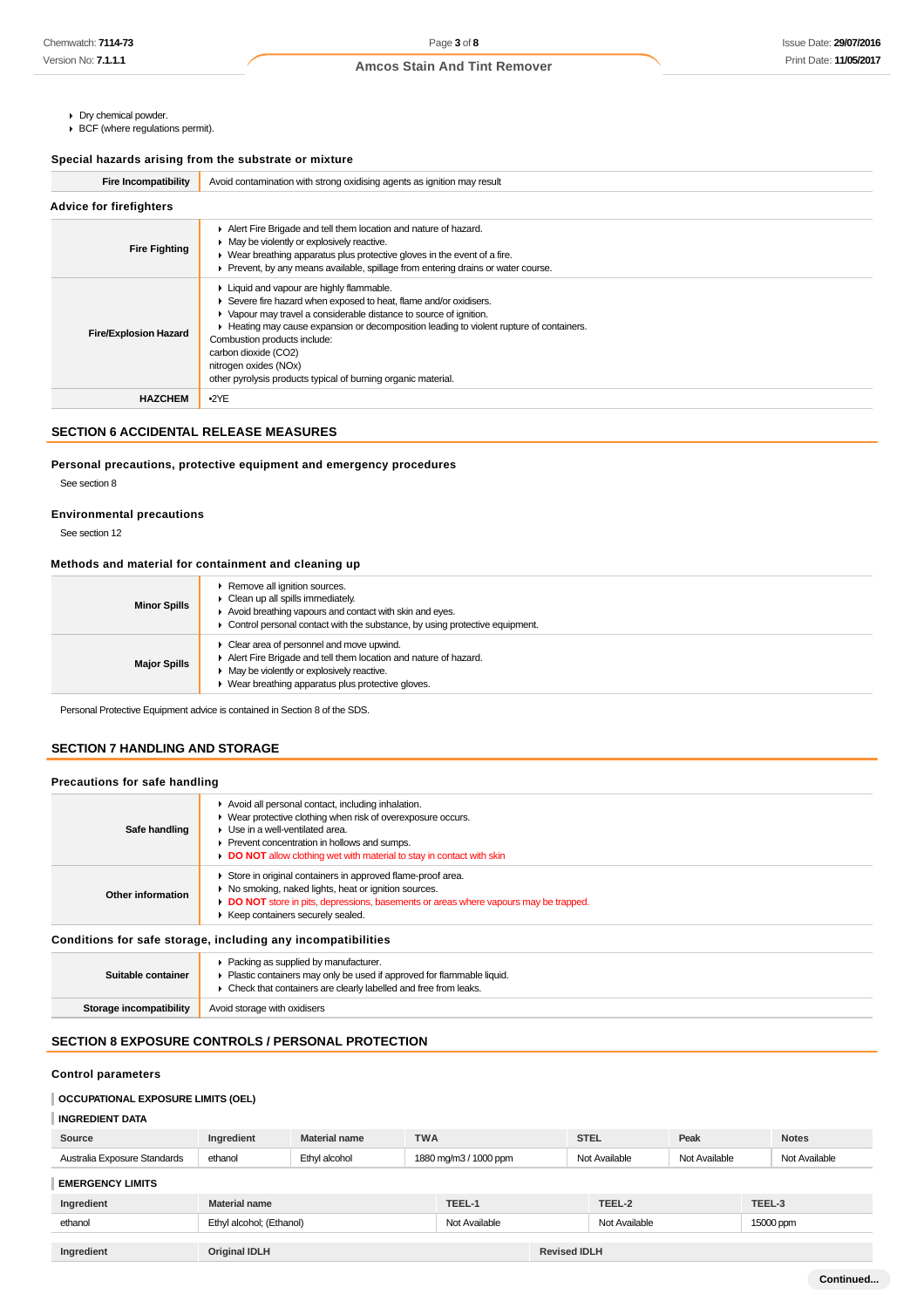| ethanol                             | 15,000 ppm                                                                                                                                                                                                                                                                                                                                                                                                                                                                                                                                                                                                                                                      | 3,300 [LEL] ppm                                                                                                                                            |  |
|-------------------------------------|-----------------------------------------------------------------------------------------------------------------------------------------------------------------------------------------------------------------------------------------------------------------------------------------------------------------------------------------------------------------------------------------------------------------------------------------------------------------------------------------------------------------------------------------------------------------------------------------------------------------------------------------------------------------|------------------------------------------------------------------------------------------------------------------------------------------------------------|--|
| <b>Exposure controls</b>            |                                                                                                                                                                                                                                                                                                                                                                                                                                                                                                                                                                                                                                                                 |                                                                                                                                                            |  |
| Appropriate engineering<br>controls | Engineering controls are used to remove a hazard or place a barrier between the worker and the hazard. Well-designed engineering controls can be highly<br>effective in protecting workers and will typically be independent of worker interactions to provide this high level of protection.<br>The basic types of engineering controls are:<br>Process controls which involve changing the way a job activity or process is done to reduce the risk.<br>Enclosure and/or isolation of emission source which keeps a selected hazard "physically" away from the worker and ventilation that strategically "adds" and<br>"removes" air in the work environment. |                                                                                                                                                            |  |
| <b>Personal protection</b>          |                                                                                                                                                                                                                                                                                                                                                                                                                                                                                                                                                                                                                                                                 |                                                                                                                                                            |  |
| Eye and face protection             | No special equipment for minor exposure i.e. when handling small quantities.<br>OTHERWISE:<br>Safety glasses with side shields.<br>lenses or restrictions on use, should be created for each workplace or task.                                                                                                                                                                                                                                                                                                                                                                                                                                                 | • Contact lenses may pose a special hazard; soft contact lenses may absorb and concentrate irritants. A written policy document, describing the wearing of |  |
| <b>Skin protection</b>              | See Hand protection below                                                                                                                                                                                                                                                                                                                                                                                                                                                                                                                                                                                                                                       |                                                                                                                                                            |  |
| Hands/feet protection               | No special equipment needed when handling small quantities.<br><b>OTHERWISE:</b> Wear chemical protective gloves, e.g. PVC.                                                                                                                                                                                                                                                                                                                                                                                                                                                                                                                                     |                                                                                                                                                            |  |
| <b>Body protection</b>              | See Other protection below                                                                                                                                                                                                                                                                                                                                                                                                                                                                                                                                                                                                                                      |                                                                                                                                                            |  |
| Other protection                    | No special equipment needed when handling small quantities.<br>OTHERWISE:<br>$\triangleright$ Overalls.<br>$\blacktriangleright$ Barrier cream.<br>Eyewash unit.                                                                                                                                                                                                                                                                                                                                                                                                                                                                                                |                                                                                                                                                            |  |
| <b>Thermal hazards</b>              | Not Available                                                                                                                                                                                                                                                                                                                                                                                                                                                                                                                                                                                                                                                   |                                                                                                                                                            |  |

**Respiratory protection**

or national equivalent)

#### **Recommended material(s)**

#### **GLOVE SELECTION INDEX**

Glove selection is based on a modified presentation of the:

 **"Forsberg Clothing Performance Index".**

 The effect(s) of the following substance(s) are taken into account in the **computergenerated** selection:

#### Amcos Stain And Tint Remover

| <b>Material</b>       | CPI |
|-----------------------|-----|
| <b>BUTYL</b>          | C   |
| <b>NATURAL RUBBER</b> | C   |
| NATURAL+NEOPRENE      | C   |
| <b>NEOPRENE</b>       | C   |
| <b>NITRILE</b>        | C   |
| NITRILE+PVC           | C   |
| PE/EVAL/PE            | C   |
| <b>PVA</b>            | C   |
| <b>PVC</b>            | C   |
| <b>VITON</b>          | C   |

\* CPI - Chemwatch Performance Index

A: Best Selection

B: Satisfactory; may degrade after 4 hours continuous immersion

C: Poor to Dangerous Choice for other than short term immersion

**NOTE**: As a series of factors will influence the actual performance of the glove, a final selection must be based on detailed observation. -

\* Where the glove is to be used on a short term, casual or infrequent basis, factors such as "feel" or convenience (e.g. disposability), may dictate a choice of gloves which might otherwise be unsuitable following long-term or frequent use. A qualified practitioner should be consulted.

## **SECTION 9 PHYSICAL AND CHEMICAL PROPERTIES**

#### **Information on basic physical and chemical properties**

Selection of the Class and Type of respirator will depend upon the level of breathing zone contaminant and the chemical nature of the contaminant. Protection Factors (defined as the ratio of contaminant outside and inside the mask) may also be important. **Required minimum Maximum gas/vapour concentration present in air Half-face Respirator Full-Face Respirator**

Type A Filter of sufficient capacity. (AS/NZS 1716 & 1715, EN 143:2000 & 149:2001, ANSI Z88

| mınımum<br>protection factor | concentration present in air<br>p.p.m. (by volume) | Respirator       | Respirator         |
|------------------------------|----------------------------------------------------|------------------|--------------------|
| up to 10                     | 1000                                               | A-AUS/<br>Class1 | ۰                  |
| up to 50                     | 1000                                               | ۰                | A-AUS /<br>Class 1 |
| up to 50                     | 5000                                               | Airline *        | ۰                  |
| up to $100$                  | 5000                                               | ۰                | $A-2$              |
| up to $100$                  | 10000                                              | ٠                | $A-3$              |
| $100+$                       |                                                    |                  | Airline**          |

\* - Continuous Flow \*\* - Continuous-flow or positive pressure demand

A(All classes) = Organic vapours, B AUS or B1 = Acid gasses, B2 = Acid gas or hydrogen cyanide(HCN), B3 = Acid gas or hydrogen cyanide(HCN), E = Sulfur dioxide(SO2), G = Agricultural chemicals, K = Ammonia(NH3), Hg = Mercury, NO = Oxides of nitrogen, MB = Methyl bromide,  $AX = Low$  boiling point organic compounds (below 65 degC)

| Appearance            | Clear light yellow highly flammable liquid with a strong odour; mixes with water. |                                                   |               |
|-----------------------|-----------------------------------------------------------------------------------|---------------------------------------------------|---------------|
|                       |                                                                                   |                                                   |               |
| <b>Physical state</b> | Liquid                                                                            | Relative density (Water = $1$ )                   | $0.85 - 0.90$ |
| Odour                 | Not Available                                                                     | <b>Partition coefficient</b><br>n-octanol / water | Not Available |
| Odour threshold       | Not Available                                                                     | Auto-ignition temperature<br>(°C)                 | Not Available |
| pH (as supplied)      | 5.00-5.50                                                                         | Decomposition<br>temperature                      | Not Available |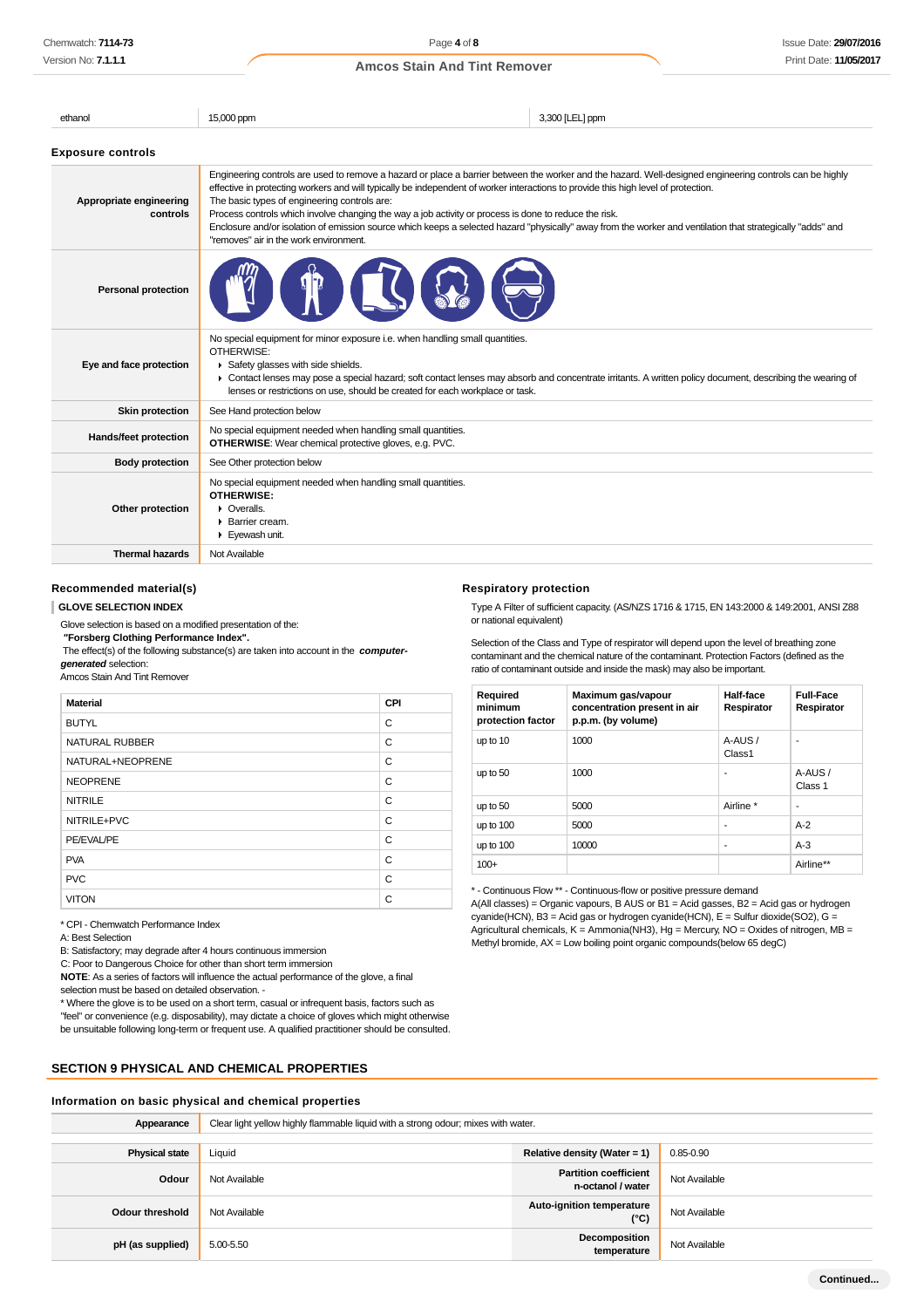| Melting point / freezing<br>point $(^{\circ}C)$ | Not Applicable           | <b>Viscosity (cSt)</b>                 | Not Available  |
|-------------------------------------------------|--------------------------|----------------------------------------|----------------|
| Initial boiling point and<br>boiling range (°C) | 86-90                    | Molecular weight (g/mol)               | Not Applicable |
| Flash point (°C)                                | 13 (ethanol)             | <b>Taste</b>                           | Not Available  |
| <b>Evaporation rate</b>                         | Not Available            | <b>Explosive properties</b>            | Not Available  |
| Flammability                                    | <b>HIGHLY FLAMMABLE.</b> | <b>Oxidising properties</b>            | Not Available  |
| Upper Explosive Limit (%)                       | 12.8 (ethanol)           | Surface Tension (dyn/cm or<br>$mN/m$ ) | Not Available  |
| Lower Explosive Limit (%)                       | 2.6 (ethanol)            | <b>Volatile Component (%vol)</b>       | 99.5           |
| Vapour pressure (kPa)                           | 25 @ 20C                 | Gas group                              | Not Available  |
| Solubility in water (g/L)                       | Miscible                 | pH as a solution (1%)                  | Not Available  |
| Vapour density $(Air = 1)$                      | Not Available            | VOC g/L                                | 486.22         |

# **SECTION 10 STABILITY AND REACTIVITY**

÷.

| Reactivity                                 | See section 7                                                                                                                        |
|--------------------------------------------|--------------------------------------------------------------------------------------------------------------------------------------|
| <b>Chemical stability</b>                  | • Unstable in the presence of incompatible materials.<br>▶ Product is considered stable.<br>Hazardous polymerisation will not occur. |
| Possibility of hazardous<br>reactions      | See section 7                                                                                                                        |
| <b>Conditions to avoid</b>                 | See section 7                                                                                                                        |
| Incompatible materials                     | See section 7                                                                                                                        |
| <b>Hazardous decomposition</b><br>products | See section 5                                                                                                                        |

# **SECTION 11 TOXICOLOGICAL INFORMATION**

# **Information on toxicological effects**

| <b>Inhaled</b>              | Inhalation of vapours may cause drowsiness and dizziness. This may be accompanied by sleepiness, reduced alertness, loss of reflexes, lack of co-ordination,<br>and vertigo.<br>Inhalation of high concentrations of gas/vapour causes lung irritation with coughing and nausea, central nervous depression with headache and dizziness,<br>slowing of reflexes, fatigue and inco-ordination. |                                                                                                                                                            |  |  |  |
|-----------------------------|-----------------------------------------------------------------------------------------------------------------------------------------------------------------------------------------------------------------------------------------------------------------------------------------------------------------------------------------------------------------------------------------------|------------------------------------------------------------------------------------------------------------------------------------------------------------|--|--|--|
| Ingestion                   | Ingestion may result in nausea, abdominal irritation, pain and vomiting  Ingestion may cause dizziness, slurred speech, intoxication.                                                                                                                                                                                                                                                         |                                                                                                                                                            |  |  |  |
| <b>Skin Contact</b>         | No adverse effects anticipated from normal use.<br>scaling and thickening of the skin.                                                                                                                                                                                                                                                                                                        | The material may cause skin irritation after prolonged or repeated exposure and may produce on contact skin redness, swelling, the production of vesicles, |  |  |  |
| Eye                         | The material may produce severe irritation to the eye causing pronounced inflammation. Repeated or prolonged exposure to irritants may produce<br>conjunctivitis.                                                                                                                                                                                                                             |                                                                                                                                                            |  |  |  |
| <b>Chronic</b>              | Principal routes of exposure are by accidental skin and eye contact and by inhalation of vapours especially at higher temperatures.<br>Prolonged exposure to ethanol may cause damage to the liver and cause scarring. It may also worsen damage caused by other agents.                                                                                                                      |                                                                                                                                                            |  |  |  |
|                             |                                                                                                                                                                                                                                                                                                                                                                                               |                                                                                                                                                            |  |  |  |
| <b>Amcos Stain And Tint</b> | <b>TOXICITY</b><br><b>IRRITATION</b>                                                                                                                                                                                                                                                                                                                                                          |                                                                                                                                                            |  |  |  |
| Remover                     | Not Available                                                                                                                                                                                                                                                                                                                                                                                 | Not Available                                                                                                                                              |  |  |  |
|                             | <b>TOXICITY</b>                                                                                                                                                                                                                                                                                                                                                                               | <b>IRRITATION</b>                                                                                                                                          |  |  |  |
|                             | Dermal (rabbit) LD50: 17100 mg/kg <sup>[1]</sup>                                                                                                                                                                                                                                                                                                                                              | Eye (rabbit): 500 mg SEVERE                                                                                                                                |  |  |  |
| ethanol                     | Inhalation (rat) LC50: 64000 ppm/4hr <sup>[2]</sup>                                                                                                                                                                                                                                                                                                                                           | Eye (rabbit):100mg/24hr-moderate                                                                                                                           |  |  |  |
|                             | Oral (rat) LD50: 7060 mg/kge <sup>[2]</sup>                                                                                                                                                                                                                                                                                                                                                   | Skin (rabbit):20 mg/24hr-moderate                                                                                                                          |  |  |  |
|                             |                                                                                                                                                                                                                                                                                                                                                                                               | Skin (rabbit):400 mg (open)-mild                                                                                                                           |  |  |  |
|                             |                                                                                                                                                                                                                                                                                                                                                                                               |                                                                                                                                                            |  |  |  |
| Legend:                     | 1. Value obtained from Europe ECHA Registered Substances - Acute toxicity 2.* Value obtained from manufacturer's SDS. Unless otherwise specified data<br>extracted from RTECS - Register of Toxic Effect of chemical Substances                                                                                                                                                               |                                                                                                                                                            |  |  |  |

| <b>ETHANOL</b>                              | The material may cause skin irritation after prolonged or repeated exposure and may produce on contact skin redness, swelling, the production of vesicles,<br>scaling and thickening of the skin. |                                 |                |
|---------------------------------------------|---------------------------------------------------------------------------------------------------------------------------------------------------------------------------------------------------|---------------------------------|----------------|
|                                             |                                                                                                                                                                                                   |                                 |                |
| <b>Acute Toxicity</b>                       | N                                                                                                                                                                                                 | Carcinogenicity                 | ♡              |
| <b>Skin Irritation/Corrosion</b>            | $\circlearrowright$                                                                                                                                                                               | Reproductivity                  | ∾              |
| <b>Serious Eye</b><br>Damage/Irritation     | v                                                                                                                                                                                                 | <b>STOT - Single Exposure</b>   | $\circledcirc$ |
| <b>Respiratory or Skin</b><br>sensitisation | $\circledcirc$                                                                                                                                                                                    | <b>STOT - Repeated Exposure</b> | $\circ$        |
| <b>Mutagenicity</b>                         | ∾                                                                                                                                                                                                 | <b>Aspiration Hazard</b>        |                |

Legend:  $\blacktriangleright$  - Data available but does not fill the criteria for classification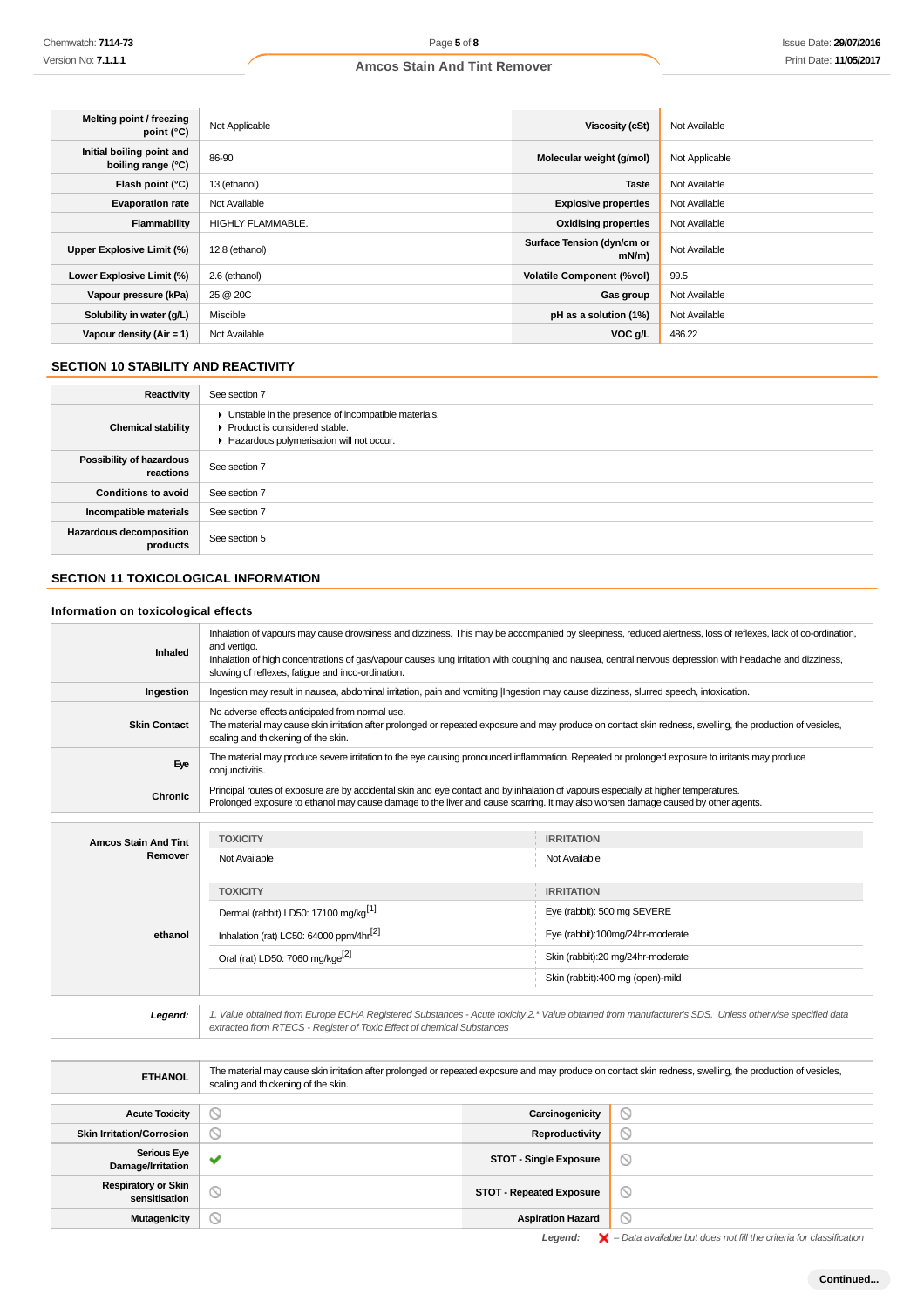$\blacktriangleright$  – Data available to make classification

 $\bigcirc$  – Data Not Available to make classification

#### **SECTION 12 ECOLOGICAL INFORMATION**

| <b>Toxicity</b>                        |                   |                                                                                                                                                                                                                                                                                                                                                                                                 |                               |                   |                   |
|----------------------------------------|-------------------|-------------------------------------------------------------------------------------------------------------------------------------------------------------------------------------------------------------------------------------------------------------------------------------------------------------------------------------------------------------------------------------------------|-------------------------------|-------------------|-------------------|
| <b>Amcos Stain And Tint</b><br>Remover | <b>ENDPOINT</b>   | <b>TEST DURATION (HR)</b>                                                                                                                                                                                                                                                                                                                                                                       | <b>SPECIES</b>                | <b>VALUE</b>      | <b>SOURCE</b>     |
|                                        | Not<br>Applicable | Not Applicable                                                                                                                                                                                                                                                                                                                                                                                  | Not Applicable                | Not<br>Applicable | Not<br>Applicable |
| ethanol                                | <b>ENDPOINT</b>   | <b>TEST DURATION (HR)</b>                                                                                                                                                                                                                                                                                                                                                                       | <b>SPECIES</b>                | <b>VALUE</b>      | <b>SOURCE</b>     |
|                                        | <b>LC50</b>       | 96                                                                                                                                                                                                                                                                                                                                                                                              | Fish                          | 42mg/L            | 4                 |
|                                        | EC50              | 48                                                                                                                                                                                                                                                                                                                                                                                              | Crustacea                     | 2mg/L             |                   |
|                                        | EC50              | 96                                                                                                                                                                                                                                                                                                                                                                                              | Algae or other aquatic plants | 17.921mg/L        | 4                 |
|                                        | <b>NOEC</b>       | 2016                                                                                                                                                                                                                                                                                                                                                                                            | Fish                          | 0.000375mg/L      | $\overline{4}$    |
|                                        |                   |                                                                                                                                                                                                                                                                                                                                                                                                 |                               |                   |                   |
| Legend:                                |                   | Extracted from 1. IUCLID Toxicity Data 2. Europe ECHA Registered Substances - Ecotoxicological Information - Aquatic Toxicity 3. EPIWIN Suite V3.12<br>(QSAR) - Aquatic Toxicity Data (Estimated) 4. US EPA, Ecotox database - Aquatic Toxicity Data 5. ECETOC Aquatic Hazard Assessment Data 6. NITE<br>(Japan) - Bioconcentration Data 7. METI (Japan) - Bioconcentration Data 8. Vendor Data |                               |                   |                   |

#### **DO NOT** discharge into sewer or waterways.

# **Persistence and degradability**

| Ingredient   | Persistence: Water/Soil       | Persistence: Air              |
|--------------|-------------------------------|-------------------------------|
| ethanol<br>. | LOW (Half-life $= 2.17$ days) | LOW (Half-life $= 5.08$ days) |

### **Bioaccumulative potential**

| Ingredient | reumulation<br>iauuii    |
|------------|--------------------------|
| ethanol    | $= -0.31$<br>LOW (LogKOW |

## **Mobility in soil**

| Ingredient | <b>Mobility</b>                                           |
|------------|-----------------------------------------------------------|
| ethanol    | பட்ப<br>t (KOC<br>$\overline{\phantom{0}}$<br>-<br>ישוו ، |

#### **SECTION 13 DISPOSAL CONSIDERATIONS**

#### **Waste treatment methods**

| <b>Product / Packaging</b><br>disposal | ► Recycle wherever possible or consult manufacturer for recycling options.<br>• Consult State Land Waste Management Authority for disposal.<br>▶ Bury residue in an authorised landfill.<br>▶ Recycle containers if possible, or dispose of in an authorised landfill. |
|----------------------------------------|------------------------------------------------------------------------------------------------------------------------------------------------------------------------------------------------------------------------------------------------------------------------|
|                                        |                                                                                                                                                                                                                                                                        |

# **SECTION 14 TRANSPORT INFORMATION**

# **Labels Required**

| <b>Marine Pollutant</b>      | <b>NO</b>                                                            |  |  |
|------------------------------|----------------------------------------------------------------------|--|--|
| <b>HAZCHEM</b>               | •2YE                                                                 |  |  |
| Land transport (ADG)         |                                                                      |  |  |
| <b>UN number</b>             | 1170                                                                 |  |  |
| UN proper shipping name      | ETHANOL (ETHYL ALCOHOL) or ETHANOL SOLUTION (ETHYL ALCOHOL SOLUTION) |  |  |
| Transport hazard class(es)   | Class<br>3<br>Not Applicable<br>Subrisk                              |  |  |
| Packing group                | $\mathbf{II}$                                                        |  |  |
| <b>Environmental hazard</b>  | Not Applicable                                                       |  |  |
| Special precautions for user | Special provisions<br>144<br>1 <sub>L</sub><br>Limited quantity      |  |  |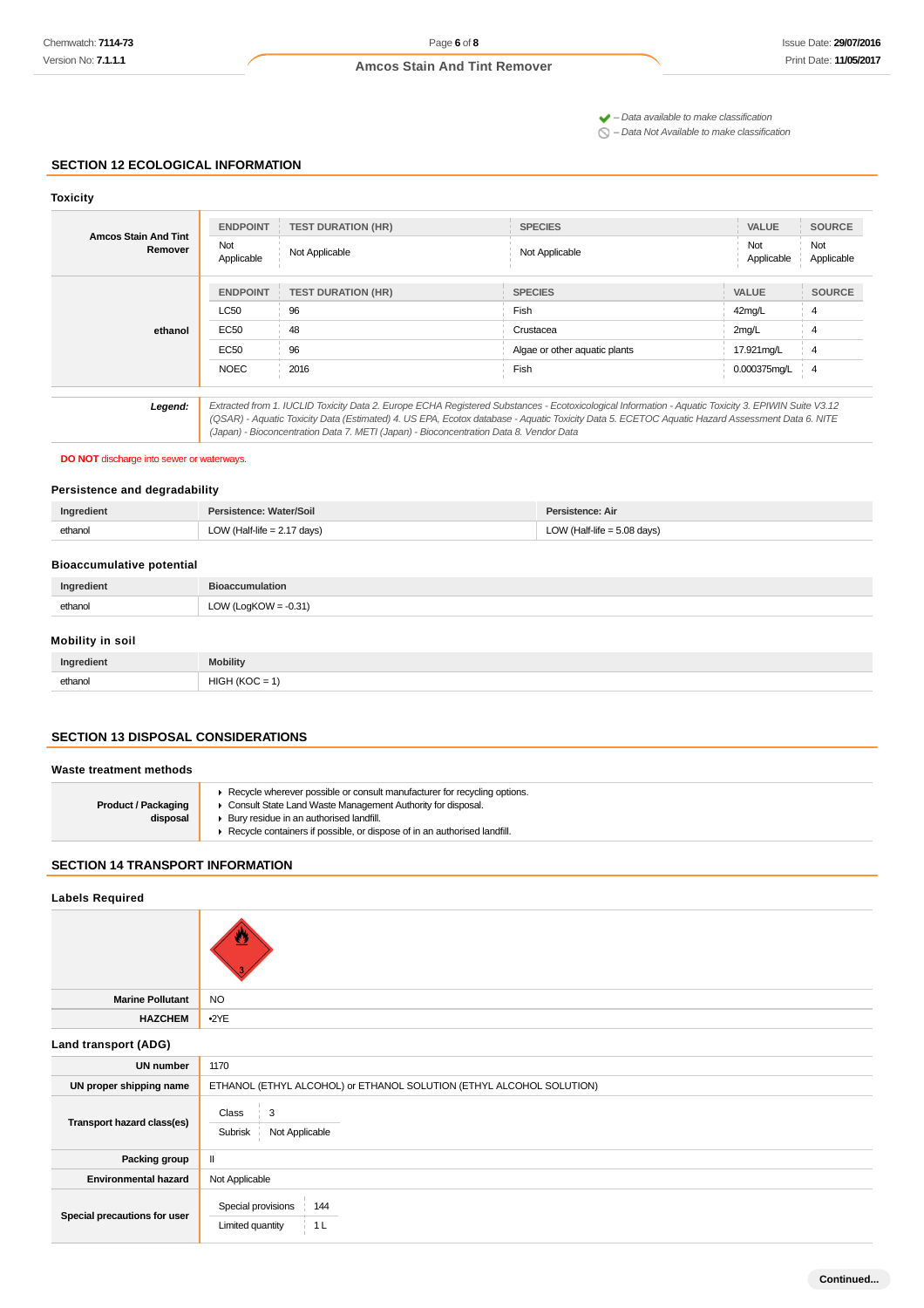# **Air transport (ICAO-IATA / DGR)**

| UN number                    | 1170                                                                                                                                                                                                                                                                                        |                                                                |  |
|------------------------------|---------------------------------------------------------------------------------------------------------------------------------------------------------------------------------------------------------------------------------------------------------------------------------------------|----------------------------------------------------------------|--|
| UN proper shipping name      | ETHANOL (ETHYL ALCOHOL) or ETHANOL SOLUTION (ETHYL ALCOHOL SOLUTION)                                                                                                                                                                                                                        |                                                                |  |
| Transport hazard class(es)   | <b>ICAO/IATA Class</b><br>3<br>Not Applicable<br>ICAO / IATA Subrisk<br><b>ERG Code</b><br>3L                                                                                                                                                                                               |                                                                |  |
| Packing group                |                                                                                                                                                                                                                                                                                             |                                                                |  |
| <b>Environmental hazard</b>  | Not Applicable                                                                                                                                                                                                                                                                              |                                                                |  |
| Special precautions for user | Special provisions<br>Cargo Only Packing Instructions<br>Cargo Only Maximum Qty / Pack<br>Passenger and Cargo Packing Instructions<br>Passenger and Cargo Maximum Qty / Pack<br>Passenger and Cargo Limited Quantity Packing Instructions<br>Passenger and Cargo Limited Maximum Qty / Pack | A3A58A180<br>364<br>60L<br>353<br>5L<br>Y341<br>1 <sub>L</sub> |  |

#### **Sea transport (IMDG-Code / GGVSee)**

| UN number                    | 1170                                                                                              |  |  |
|------------------------------|---------------------------------------------------------------------------------------------------|--|--|
| UN proper shipping name      | Ethanol or Ethanol. Solution                                                                      |  |  |
| Transport hazard class(es)   | <b>IMDG Class</b><br>3<br>Not Applicable<br><b>IMDG Subrisk</b>                                   |  |  |
| Packing group                | Ш                                                                                                 |  |  |
| <b>Environmental hazard</b>  | Not Applicable                                                                                    |  |  |
| Special precautions for user | $F-E$ , S-D<br><b>EMS Number</b><br>Special provisions<br>144<br><b>Limited Quantities</b><br>1 L |  |  |

#### **Transport in bulk according to Annex II of MARPOL and the IBC code**

Not Applicable

## **SECTION 15 REGULATORY INFORMATION**

#### **Safety, health and environmental regulations / legislation specific for the substance or mixture**

#### **ETHANOL(64-17-5) IS FOUND ON THE FOLLOWING REGULATORY LISTS**

| Australia Exposure Standards                                           | Australia Inventory of Chemical Substances (AICS)                                                                                                                                          |  |
|------------------------------------------------------------------------|--------------------------------------------------------------------------------------------------------------------------------------------------------------------------------------------|--|
| Australia Hazardous Substances Information System - Consolidated Lists |                                                                                                                                                                                            |  |
| <b>National Inventory</b>                                              | <b>Status</b>                                                                                                                                                                              |  |
| Australia - AICS                                                       | Υ                                                                                                                                                                                          |  |
| Canada - DSL                                                           | Y                                                                                                                                                                                          |  |
| Canada - NDSL                                                          | N (ethanol)                                                                                                                                                                                |  |
| China - IECSC                                                          | Y                                                                                                                                                                                          |  |
| Europe - EINEC / ELINCS /<br><b>NLP</b>                                | Y                                                                                                                                                                                          |  |
| Japan - ENCS                                                           | N (ethanol)                                                                                                                                                                                |  |
| Korea - KECI                                                           | Y                                                                                                                                                                                          |  |
| New Zealand - NZIoC                                                    | Y                                                                                                                                                                                          |  |
| Philippines - PICCS                                                    | Y                                                                                                                                                                                          |  |
| USA - TSCA                                                             | Y                                                                                                                                                                                          |  |
| Legend:                                                                | $Y = All$ ingredients are on the inventory<br>N = Not determined or one or more ingredients are not on the inventory and are not exempt from listing(see specific ingredients in brackets) |  |

# **SECTION 16 OTHER INFORMATION**

#### **Other information**

Classification of the preparation and its individual components has drawn on official and authoritative sources as well as independent review by the Chemwatch Classification committee using available literature references.

The SDS is a Hazard Communication tool and should be used to assist in the Risk Assessment. Many factors determine whether the reported Hazards are Risks in the workplace or other settings. Risks may be determined by reference to Exposures Scenarios. Scale of use, frequency of use and current or available engineering controls must be considered.